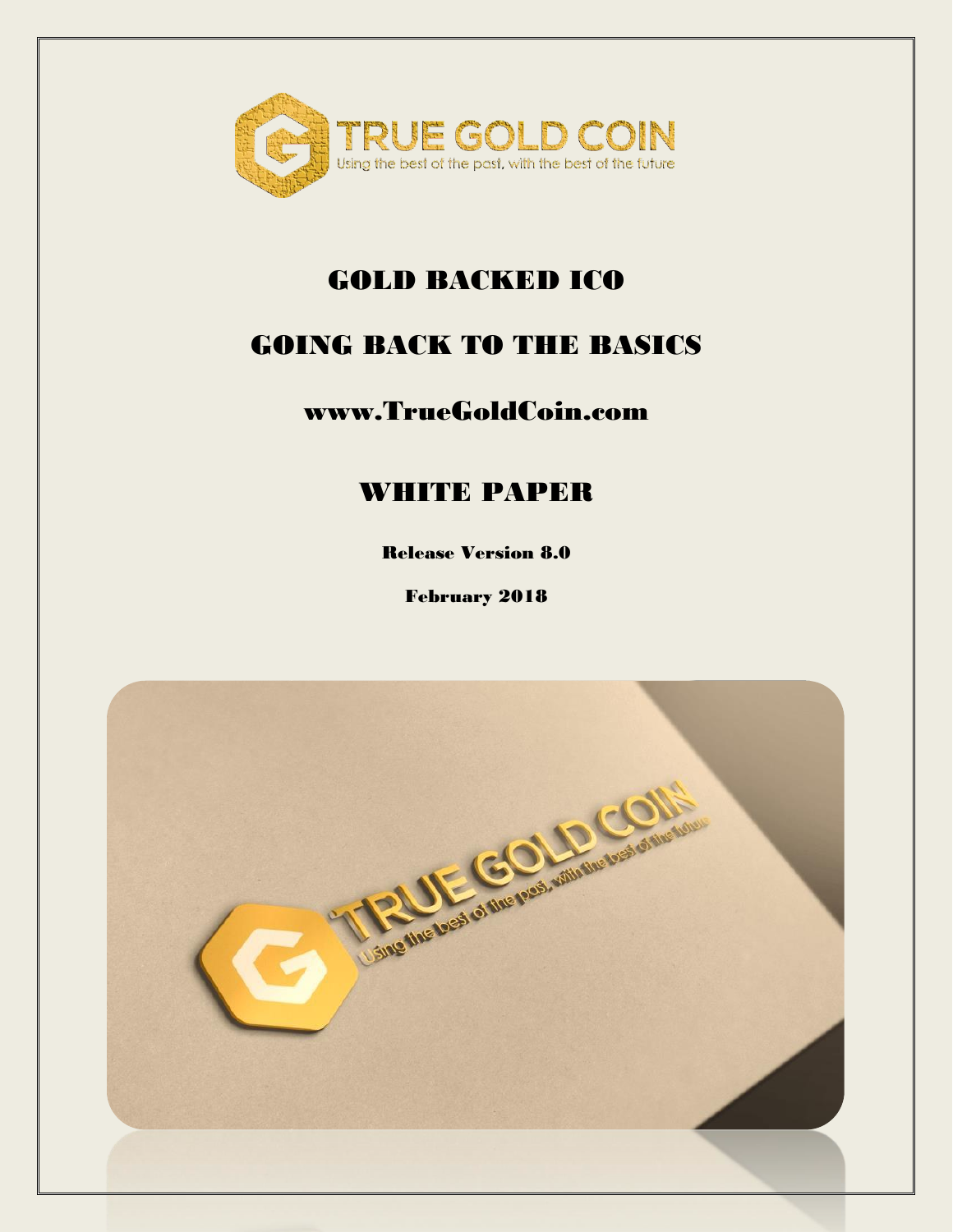

#### *Legal Investment Disclaimer*

This material does not constitute any representation as to the suitability or appropriateness of any security, financial product or instrument. There is no guarantee that investment in equity of **TRUEVALUE HOLDINGS, INC.** will be profitable or will not incur loss. This information does not have regard to the specific investment objectives, financial situation, and the particular needs of any specific person who may view its investor materials. Investors should seek financial advice regarding the appropriateness of investing in any security or investment strategy discussed in the TGCC investor materials and should understand that statements regarding future prospects may not be realized. Investors should note that security values may fluctuate and that each security's price or value may rise or fall. Accordingly, investors may receive back less than originally invested. Past performance is not a guide to future performance. Investing in any security involves certain risks called non-diversifiable risk. These risks include market risk, interest-rate risk, inflation risk, and event risk. These risks are in addition to any specific, or diversifiable, risks associated with particular investment styles or strategies. **The TGC ICO token (TGC) should not be bought for investment purposes or considered as an investment vehicle**, as the TGCC ICO is not an "investment round" but is solely intended to raise funds by issuing a pre-sale of tokens, which perform a key function within the TGCC wallet, to convert to other cryptocurrency.

#### *Forward-Looking Statements*

Forward-looking statements relate to expectations or forecasts of future events. You can identify these statements by the fact that they do not relate strictly to historical or current facts. They use words such as "anticipate," "estimate," "expect," "project," "intend," "plan," "believe," and other words and terms of similar meaning in connection with a discussion of potential future events, circumstances or future operating or financial performance. In particular, these include statements relating to future actions, prospective products or product approvals, future performance or results of current and anticipated products, sales efforts, expenses, the outcome of contingencies such as legal proceedings, and financial results.

Any or all of our forward-looking statements here or in other publications may turn out to be wrong. They can be affected by inaccurate assumptions or by known or unknown risks and uncertainties. Many such factors will be important in determining our actual future results. Consequently, no forward-looking statement can be guaranteed, and they may be adversely affected by factors, including general market conditions, competitive product development, product availability, current and future branded and generic competition, federal and state regulations and legislation, service availability issues, timing of trades, patent positions, litigations and investigations. Our actual results may vary materially, and there are no guarantees about the performance of equity in TGCC. We undertake no obligation to correct or update any forward-looking statements, whether as a result of new information, future events or otherwise.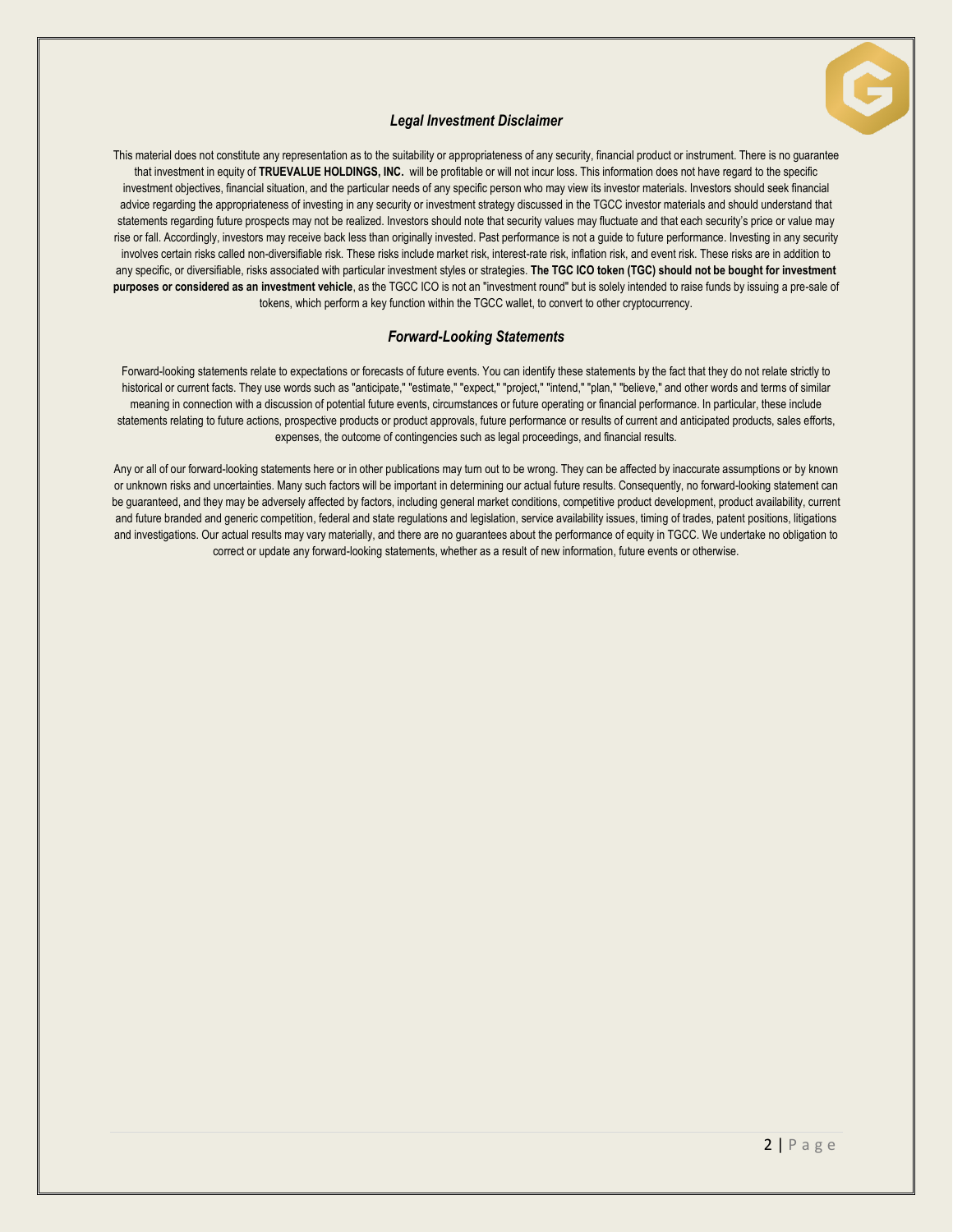## TABLE OF CONTENTS:



History of Currency

Today´s status on FIAT currency

Looking at the future – [www.truegoldcoin.com](http://www.truegoldcoin.com/)

How much are our mining rights worth?

Problem Solving

- Liberal Economy The basics of success
- Why Nevis Islands?
- Our money is backed by real GOLD
- Our technological approach

The team that makes this possible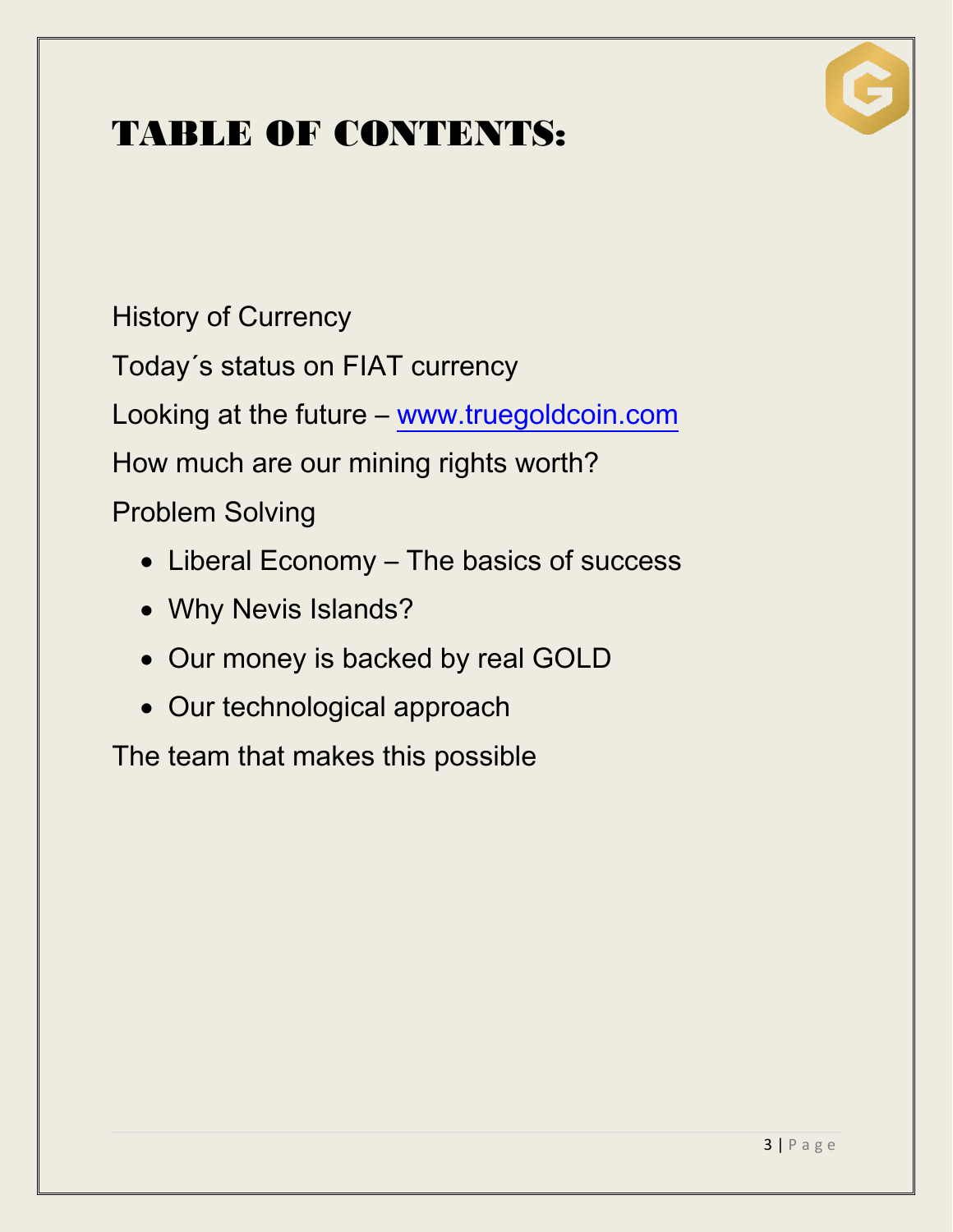

### HISTORY OF CURRENCY

Conceptually, the very first acts of bartering of goods and services amongst humans are the origin of currency. People found out that there were some problems with the bartering system when they did not like what the other party was offering in exchange. To solve this problem, commodity based money was invented utilizing pretty basic items that everyone could use daily.

Due to problems of the commodity based money, and sometimes due to its perishable condition, it was necessary to find an alternative, and at about 5000 BC some stones and metal objects started to be used as money.

4000 years later, at about 1000 BC, those metal objects have become a lot more sophisticated and refined. In China, they were using cast bronze already.

Some sort of metal coins were made at about 700 – 500 BC in China, India and Lydia, which is the current Turkey. This system was rapidly being adopted, since everyone could relate the intrinsic value of the coins.

At 500 BC many other Western empires, like the Greek, the Persian, Macedonian and Roman, were already minting their own versions and series of coins with specific values. This was crucial in the process of money adoption, because now, with real values minted on the coins, people already knew what to pay for a certain product or service. Since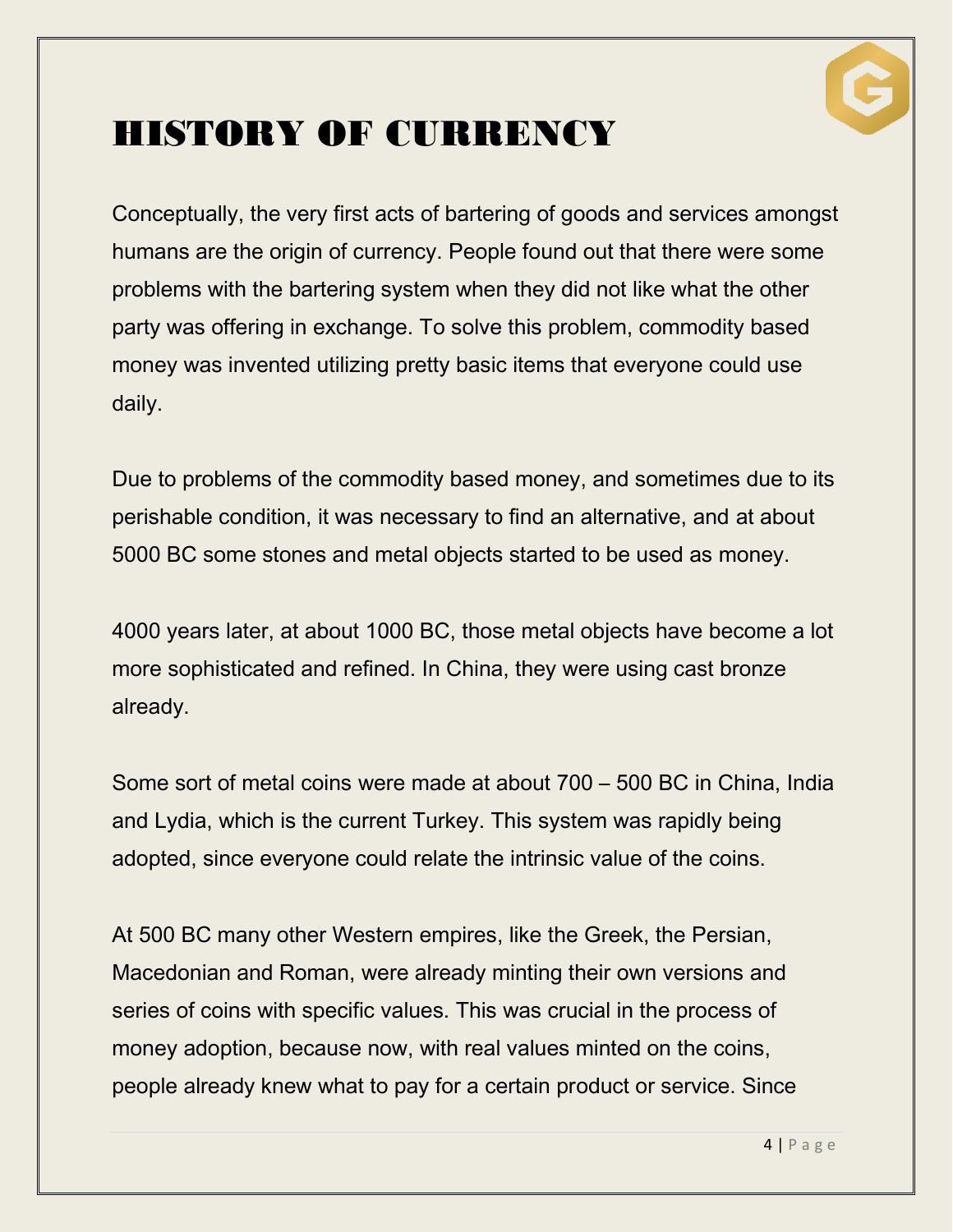

coins were based on rare metals, merchants were able to set their prices accordingly. This is the very reason by which many of the currencies worldwide are derivatives of the universally recognized standard of silver and gold.

In 118 BC the in a form of leather, a bank note was issued in China. It was about a 1 foot by 1 foot piece of deerskin, with vivid colors on the edge, and it was used to exchange for goods. More likely, this is the very first kind of "paper money", even though it was a piece of leather.

By the 7<sup>th</sup> century, there was officially stablished the paper currency, and coins were minted with non-precious metals. This meant that money did not have to be valuable by itself, it was backed by a government or a bank as a promise to exchange it for certain amount of gold or silver. As an example, the old British Pound bill of Pound Sterling, was once backed and guaranteed to be redeemable by one pound of sterling silver.

By the year 960, China started using paper money.

In the 1400s, the Medici family opened several banks at foreign locations to help textile merchants and gather their deposits. They started to keep records in Italian and foreign currencies, and they were holding accounts with foreign banks as well.

By 1816 England made gold a benchmark of currency value, meaning that the value of currency was fully backed by a certain number of ounces of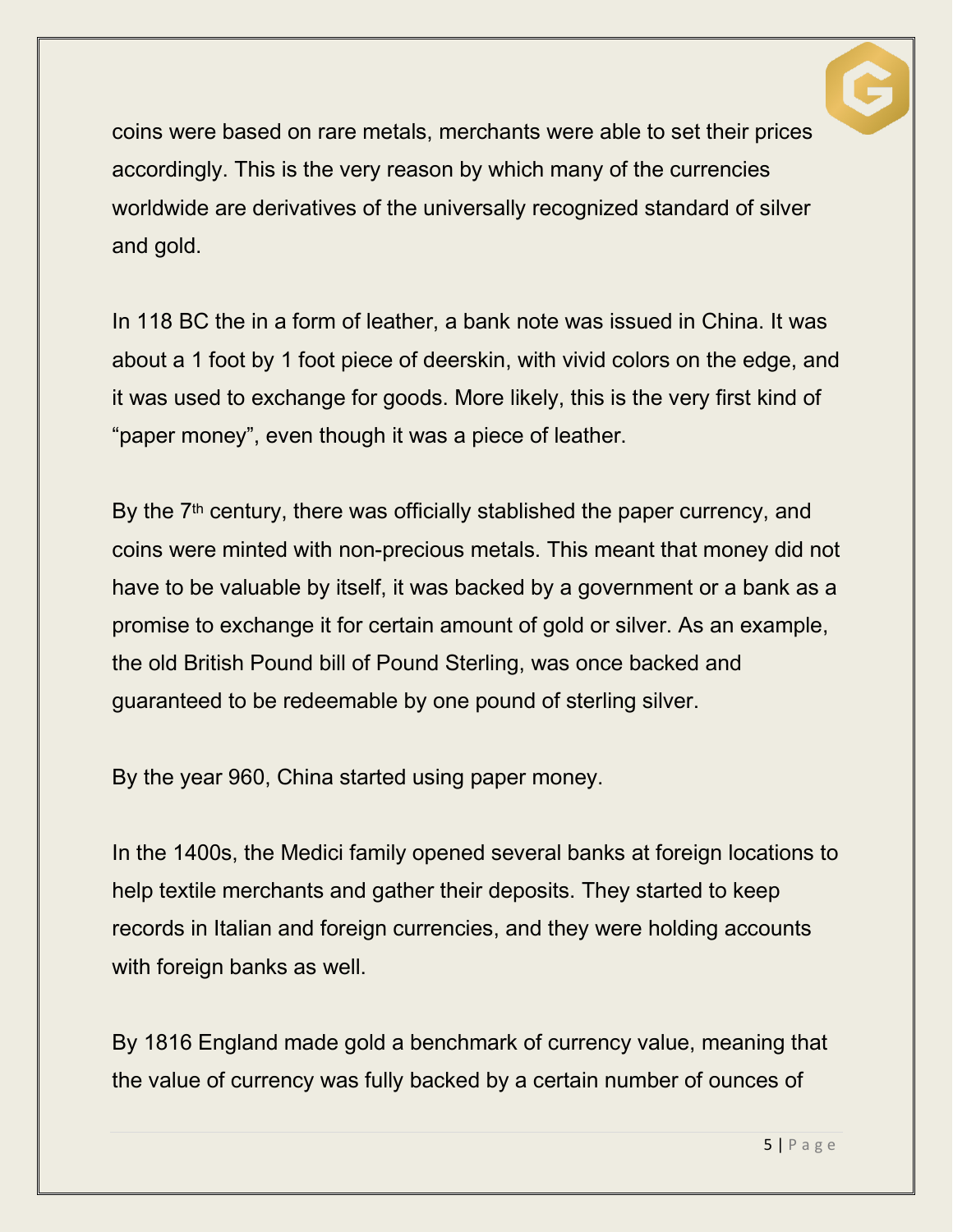

gold (gold standard). This measure will prevent inflation of currency and was implemented for most of the 19<sup>th</sup> and 20<sup>th</sup> centuries by the majority of currencies throughout the world.

On March 10th, 1862 the first US paper money was issued. Denominations were \$5, \$10 and \$20. They became legal tender on March 17th, 1862. A few years later, in 1900, the U.S.A. went on the Gold Standard.

Between 1921 and 1924, the worst hyperinflation occurred in Germany as a result of suspending the convertibility of German marks to gold since Germany had to pay the massive costs and debt of the First World War. Germany had to borrow an immense amount of money, and this caused a tremendous devaluation of the mark vs. the US dollar. The devaluation then was accelerated following the Treaty of Versailles and the London Ultimatum, which basically demanded Germany to pay massive reparations in gold or foreign currency. To acquire foreign currency, Germany began printing enormous amounts of paper money. Just as a reference, in December of 1923, a single US Dollar was worth 4,210,500,000,000 German marks.

In 1930, after the Wall St. Crash, and the great depression, marked the beginning of the end of the gold standard in the US. The gold standard was revised, and the price of gold was devaluated. British and international gold standards ended soon thereafter, and this was the beginning of the complexities of international monetary regulations.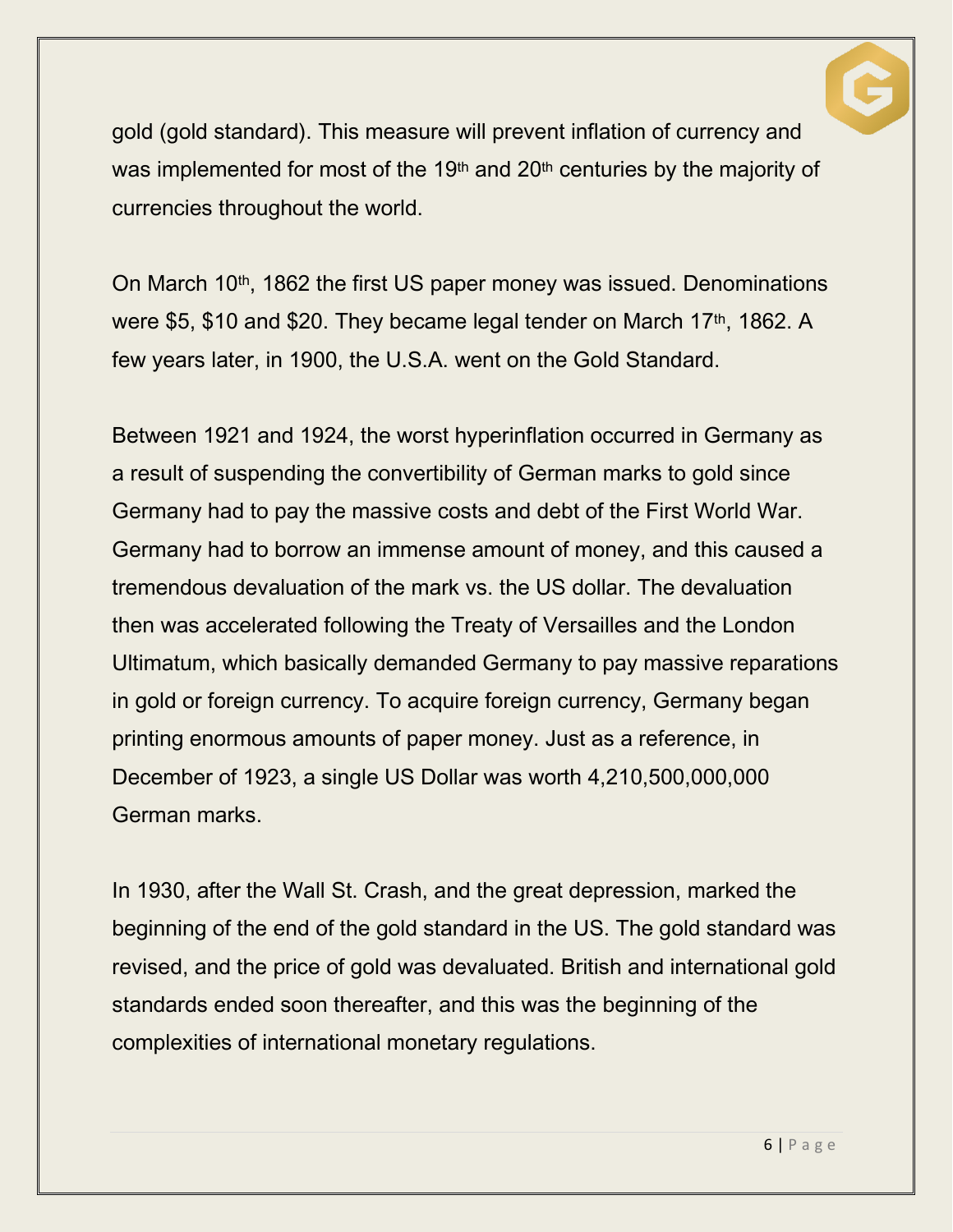

After WWII, the Bretton Woods Accord was signed to value a troy ounce of gold at \$35 and peg all other currencies to this, allowing them to fluctuate within a range of 1%to the currencies par. This was a measure against hyperinflation.

In 1950 Diners Club issued the first credit card in the US. And in 1958 American Express also launched its first credit card.

In 1971, under the presidency of Richard Nixon, the Bretton Woods Accord was terminated, and this was the beginning of a free-floating currency system.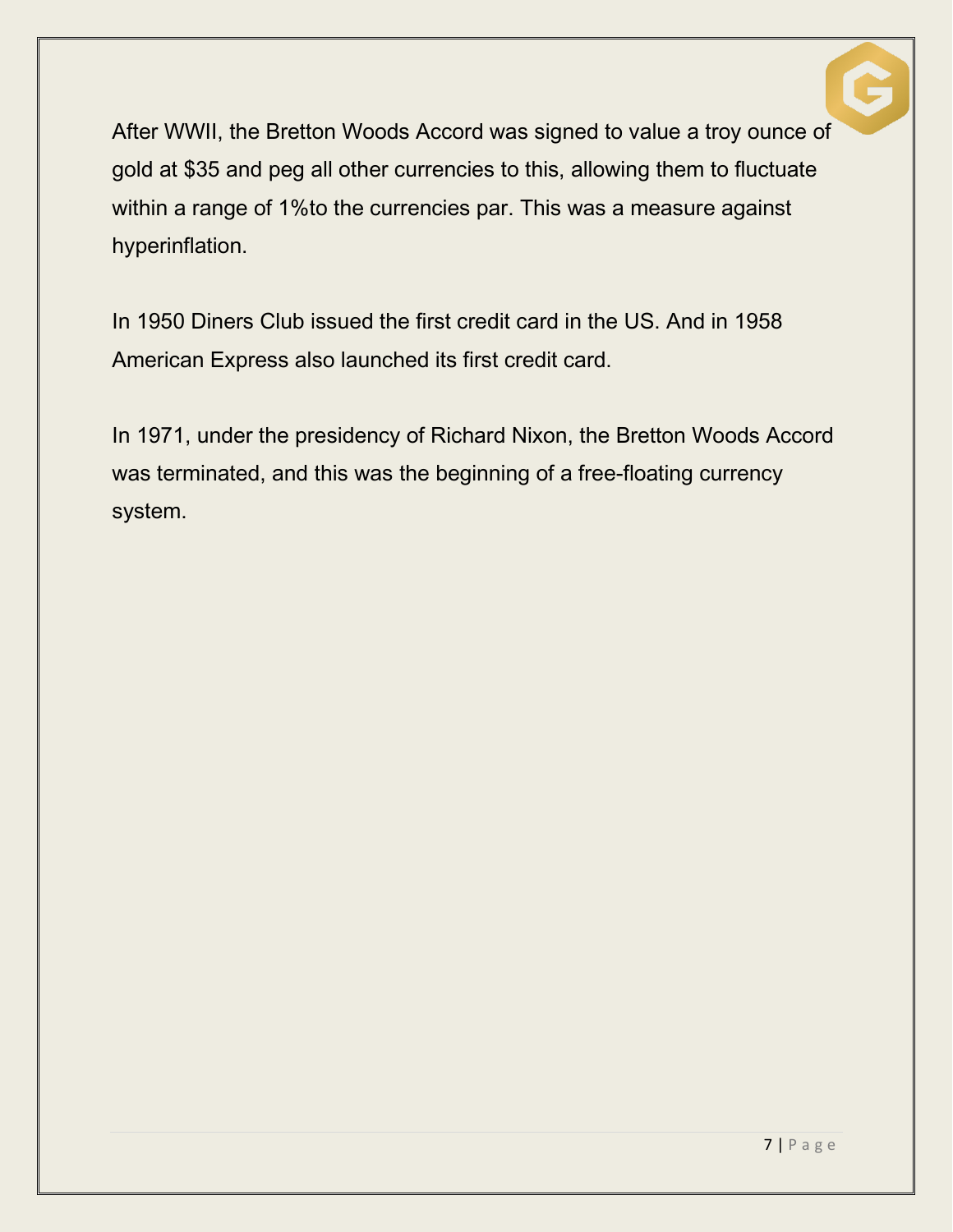

## TODAYS STATUS OF THE FIAT **CURRENCY**

All world currencies are under the permanent political stress. Central Banks are managed with a great dose of political influx, instead of being pure technical and analytical. Governments have systematically used the currency policy to manage political situations, for instance, in the US, back in 1971 where President Nixon was in office, the supply of gold was shortening and it had been illegal since the 30s to use as a tender currency, therefore, President Nixon's government finished all and any relationship of the issuance of new US Dollars, to the reserve in gold kept at the Federal Reserve. This has caused in the US, taking in account how solid and large the economy of the Country is, that it has faced a 505% devaluation from 1971 to 2017. Issuing new money in the past, meant having enough reserves of gold or silver, now, it is just based on "confidence" in the economy.

The Webster's Dictionary defines Fiat Money as:

"What It Is

Fiat money refers to any currency lacking intrinsic value that is declared legal tender by a government.

How It Works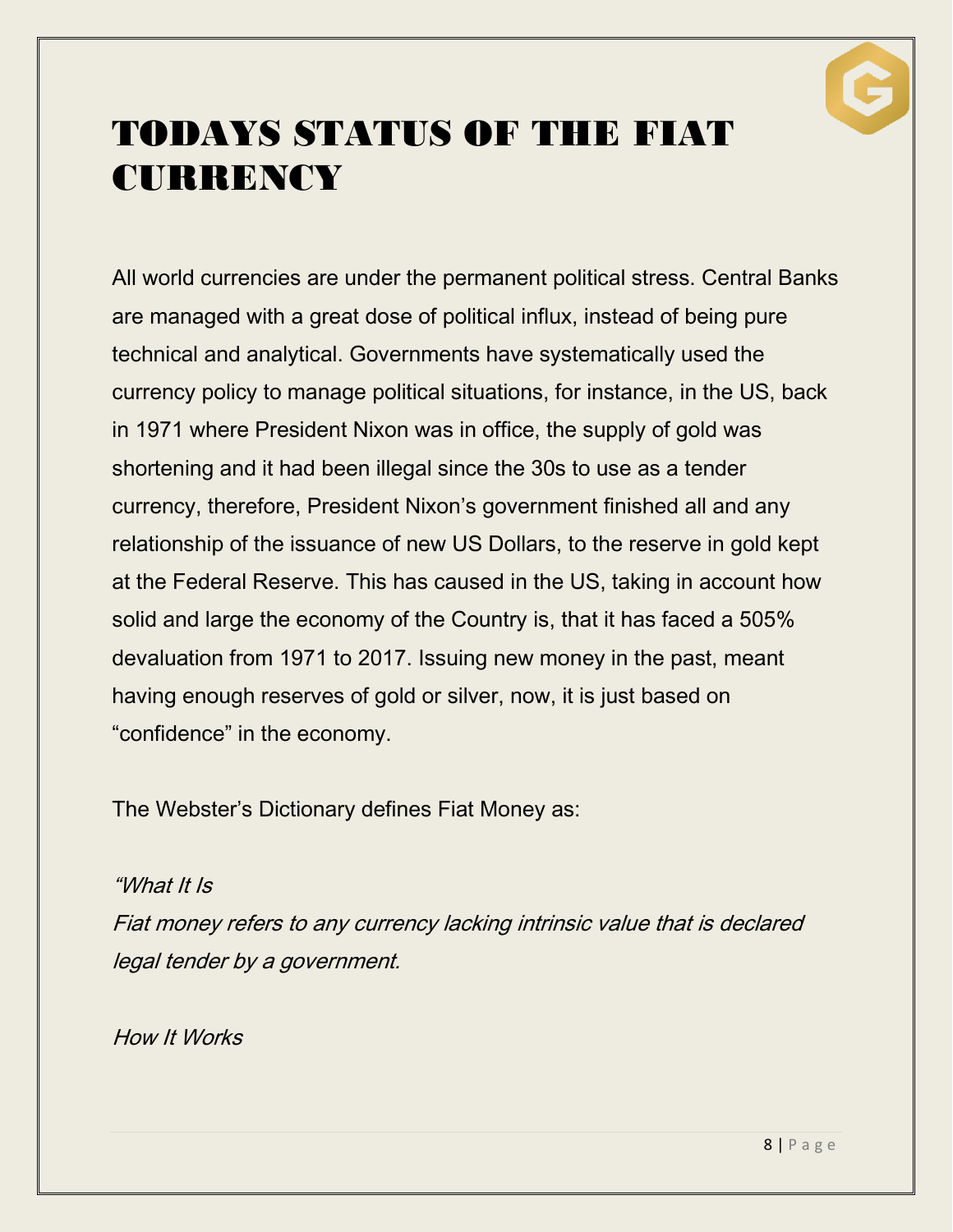

As valid currency solely by virtue of a government declaration, fiat money is not backed by any commodity, such as gold, but only by the faith of the bearer. In this respect, unlike currencies backed by gold or silver, fiat money does not have any intrinsic value (e.g., paper money and much coinage). The U.S. dollar is an example of fiat money.

#### Why It Matters

Fiat money allows the declaring government to employ virtually any material, such as paper (which is lightweight and convenient for carrying), as a medium of exchange. However, since the value of fiat money lies solely in the faith of those using it, its value can be easily diminished and result in rapid inflation."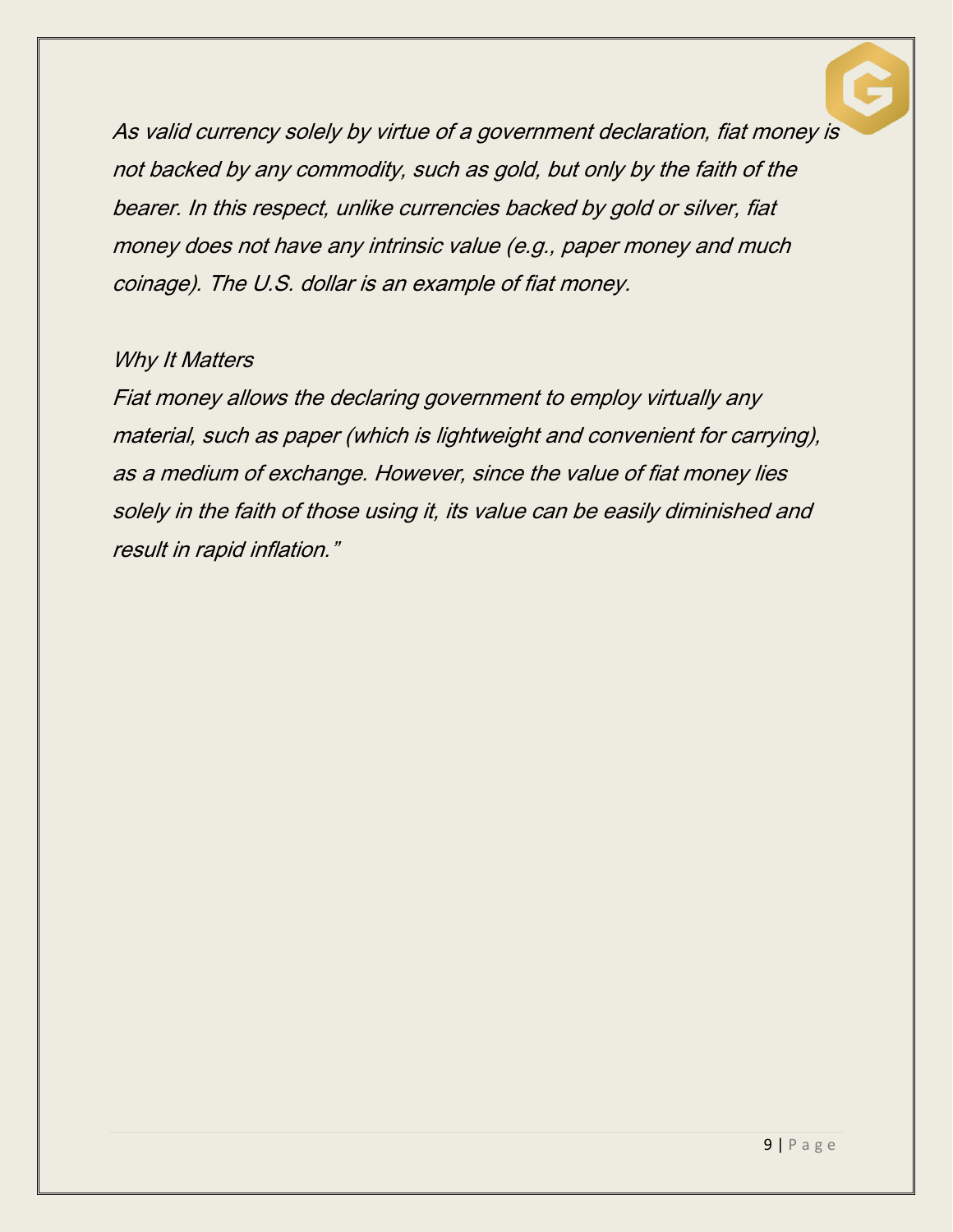

## LOOKING AT THE FUTURE– [www.truegoldcoin.com](http://www.truegoldcoin.com/)

TrueGoldCoin has been thought in a way that serves the marketplace without risks of losing value, without the influence of the political temperature or the empty political campaign offers, it is conceptually just the best of the past, with the most innovative technology of the future. No tradeoffs, no issuance of coins without backing (like Bitcoin), no gimmicks.

TrueGoldCoin has secured under a non-revocable trust a gold concession title issued by the government of Colombia, for more than 1,800 hectares, and valid for 29 years. The trust instrument is based on the Nevis Islands, and the company that owns True Gold Coin has the license to issue TrueGoldCoin tokens up to a maximum of 10% of the gold reserves held by the trust. This simple legal concept will always guarantee that the value of TrueGoldCoin can NEVER shrink.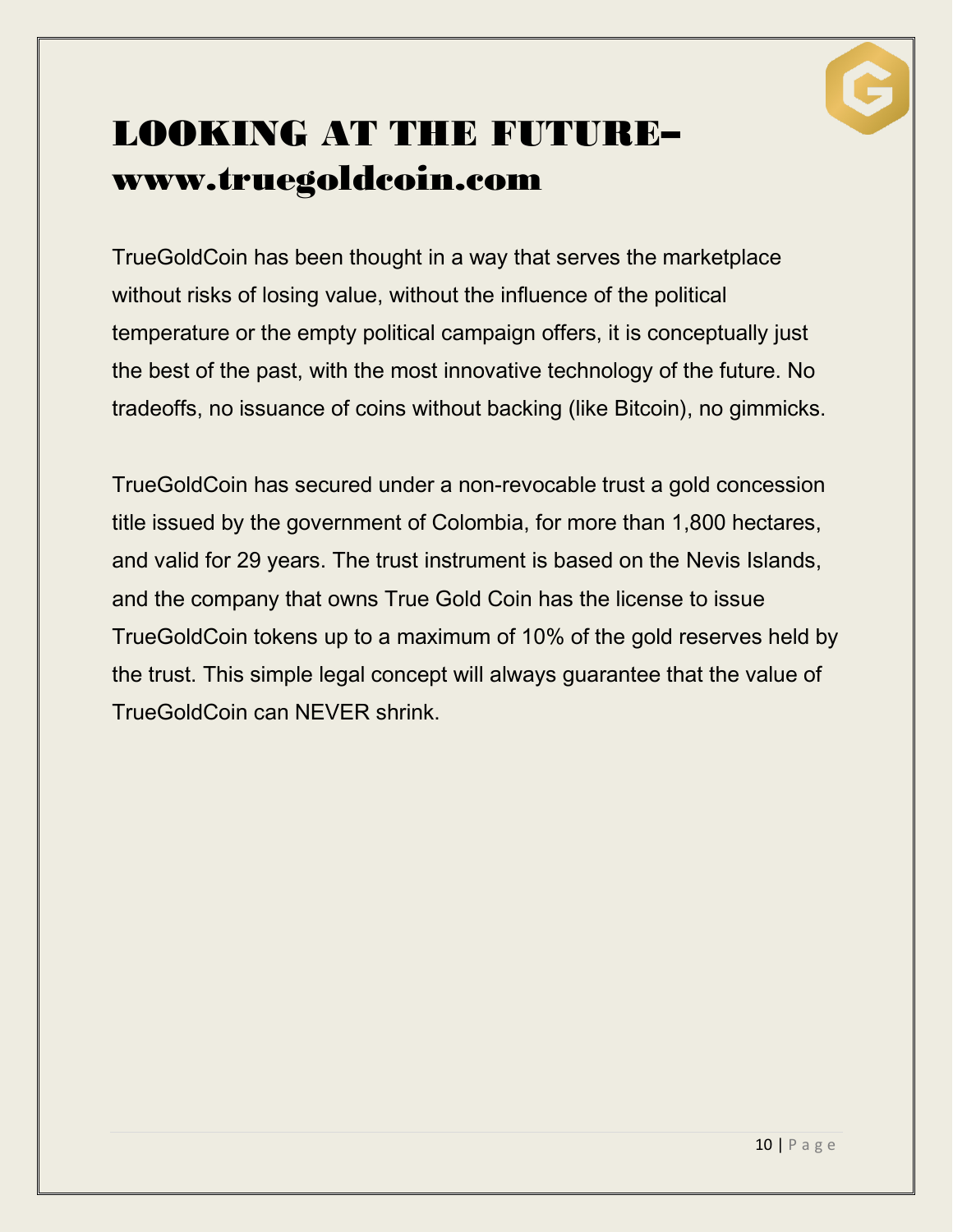

### How much are our mining rights worth?

#### In order to calculate its value, find below some facts assumptions:

- Gold has a 100% value when it is deposited at a bank.
- It has a 60% to 99% of the value when it has been extracted at the mine and goes through the entire process of transporting, melting, refining and exporting.
- It has a value of 10% when it has not been mined yet (our case).
- We have 1,800 hectares of mining concession

#### Some Data for the Calculation:

- Alluvial Zone is from 0 to 10 meters deep
- Alluvial Tenor (content of gold per ton of alluvial dirt) = 3 grams
- Density of Alluvial dirt: 2.5 tons per cubic meter
- 1 million grams of gold equals to 1 ton
- 1 ton of gold at today's market price is about \$60 million

#### Results:

- Grams per cubic meter:  $3 \times 2.5 = 7.5$  grams
- If we dig 10 meter = 18,000,000 (M<sup>2</sup>) x 7.5 (grams/ton) x 10 Meters =
- 1,080 tons of gold.
- At today's gold price \$60 million per ton, it will be worth about \$63 billion

Since it has not been mined (apply 10% of value) = About  $\textit{USS6.3}$ billion dollars.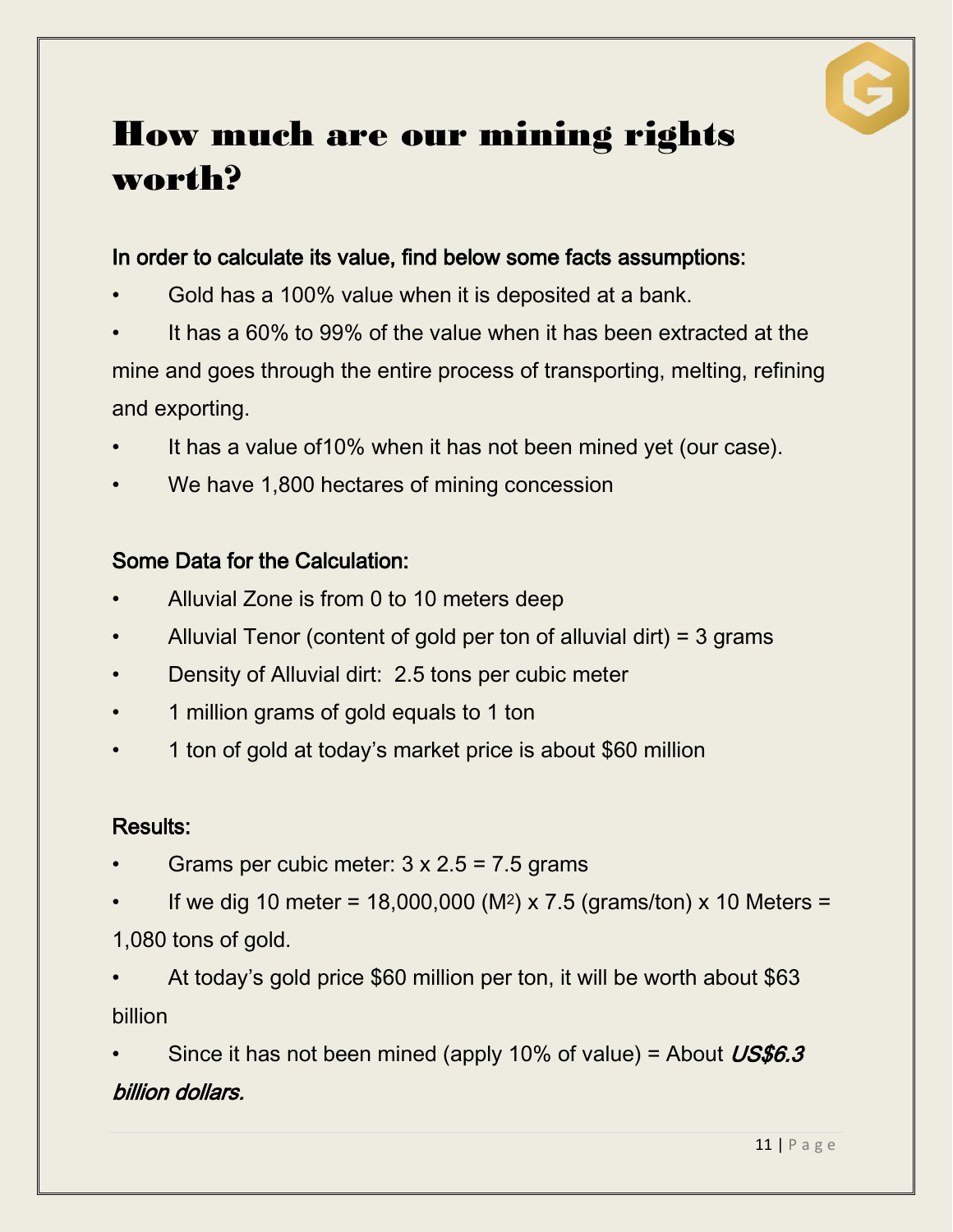

Our coin is not, by any means, a speculative instrument like Bitcoin and the others. We are, if you would like to visualize an analogy between the industry of the internet and search engines, with the industry of crypto currencies, we can say that: Bitcoin and the others, are like the Lycos, Archie, Infoseek and Altavista search engines (none of them exist anymore), and we can also say the TrueGoldCoin is the Google of search engines.

TRUEVALUE HOLDINGS, Inc. is being capitalized at its Early Investment Round, with a Friends and Family structure, based on equity and tokens. Stock will be restricted, avoiding speculative actions.

| <b>Initial Funding Process</b>             | Terms                                                                                                                                                                                                                                                                                                                                         |
|--------------------------------------------|-----------------------------------------------------------------------------------------------------------------------------------------------------------------------------------------------------------------------------------------------------------------------------------------------------------------------------------------------|
| <b>Traditional Equity</b>                  | Up to \$1,000,000. For qualified investors, per each US\$10.00<br>invested, they will receive 1 TGC (TrueGoldCoin Token) as a<br>premium.                                                                                                                                                                                                     |
| <b>Equity Offered</b>                      | Common Stock at \$10,000 each position. Minimum investment is<br>$$30,000 = 3$ shares. During this funding process a maximum of 100<br>shares will be issued.                                                                                                                                                                                 |
| <b>Structure of Equity</b><br>Participants | We are looking between 1 and 40 investors to reach the goal of<br>\$1,000,000 early investment package.                                                                                                                                                                                                                                       |
| <b>Exit of Equity</b>                      | Shares are restricted. If any investor should want to sell their<br>positions, they should register their shares with treasury of the<br>company. Other shareholders should have the first right of refusal.<br>All investors will have "Tag Along" and "Drag Along" rights when<br>major acquisition or any other exit structure is reached. |
| <b>Selling Tokens</b>                      | Investors may sell their tokens at any moment. There are no<br>restrictions.                                                                                                                                                                                                                                                                  |
| Capitalization Schedule                    | From 2018-02-01 to 2018-04-30                                                                                                                                                                                                                                                                                                                 |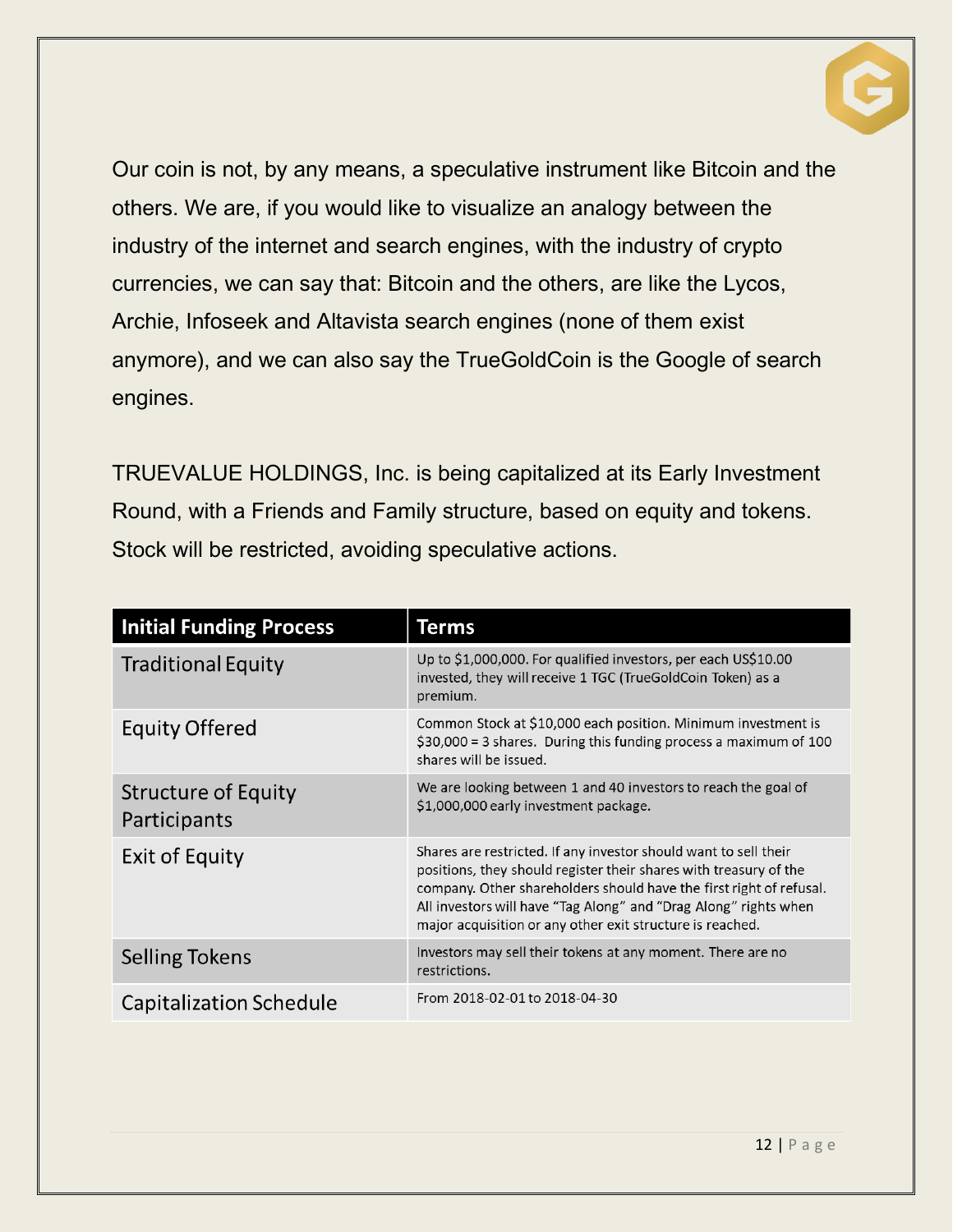

## PROBLEM SOLVING

- We will issue 10 million tokens at ICO at an initial value of 1 ETHER = 100 TGC (TrueGoldCoins).
- We will never issue more tokens than 10% of the calculated value of our gold reserve.
- •
- Founders and administration will keep 15% of initial tokens. They will be restricted for a period of time.

| <b>PRE ICO / ICO (Initial Coin</b><br>Offering) | <b>Terms</b>                                                                                                                                                                                                                           |
|-------------------------------------------------|----------------------------------------------------------------------------------------------------------------------------------------------------------------------------------------------------------------------------------------|
| <b>TGC (TrueGoldCoin Token)</b>                 | Secondary fundraiser (ICO)                                                                                                                                                                                                             |
| Max. Capitalization allowed                     | 6,000,000 ETH that equals 600,000,000 TGC tokens.                                                                                                                                                                                      |
| <b>Funding Goal in this stage</b>               | 1,000,000 ETH that equals 100,000,000 TGC tokens.                                                                                                                                                                                      |
| <b>Reserved Coins</b>                           | 15% for Founding Partners and Original Mine Title Holders<br>10% OPEX – General OPEX and trading within wallet and exchange<br>5% CAPEX - Systems and future development of own Blockchain<br>60% Future issuance for the marketplace. |
| TGC price per Ether                             | $1 TGC = 0.01 ETH$<br>$1$ ETH = 100 TGC<br>Ether = US\$ check it at: https://ethereumprice.org/                                                                                                                                        |
| Bonus TGC during this stage                     | February 15<br>February 28<br>40%<br>$1$ ETH = 140 TGC<br>March 15<br>March 01<br>30%<br>$1$ ETH = 130 TGC<br>March 16<br>March 31<br>20%<br>$1$ ETH = 120 TGC<br>April 1<br>April 30<br>10%<br>$1$ ETH = 110 TGC                      |
| Additional Bonus TGC by<br>volume               | (From over 500,000 to 1 million TGC) = 15%<br>(more than 1 million TGC) = 20%                                                                                                                                                          |
| Issuance of new coins                           | When reserves of gold demand new liquidity. Never more than 10%<br>of the reserves                                                                                                                                                     |
| PRE ICO / ICO Schedule                          | From 2018-02-15 00:00:00 UTC to 2018-04-30 0:00:00 UTC                                                                                                                                                                                 |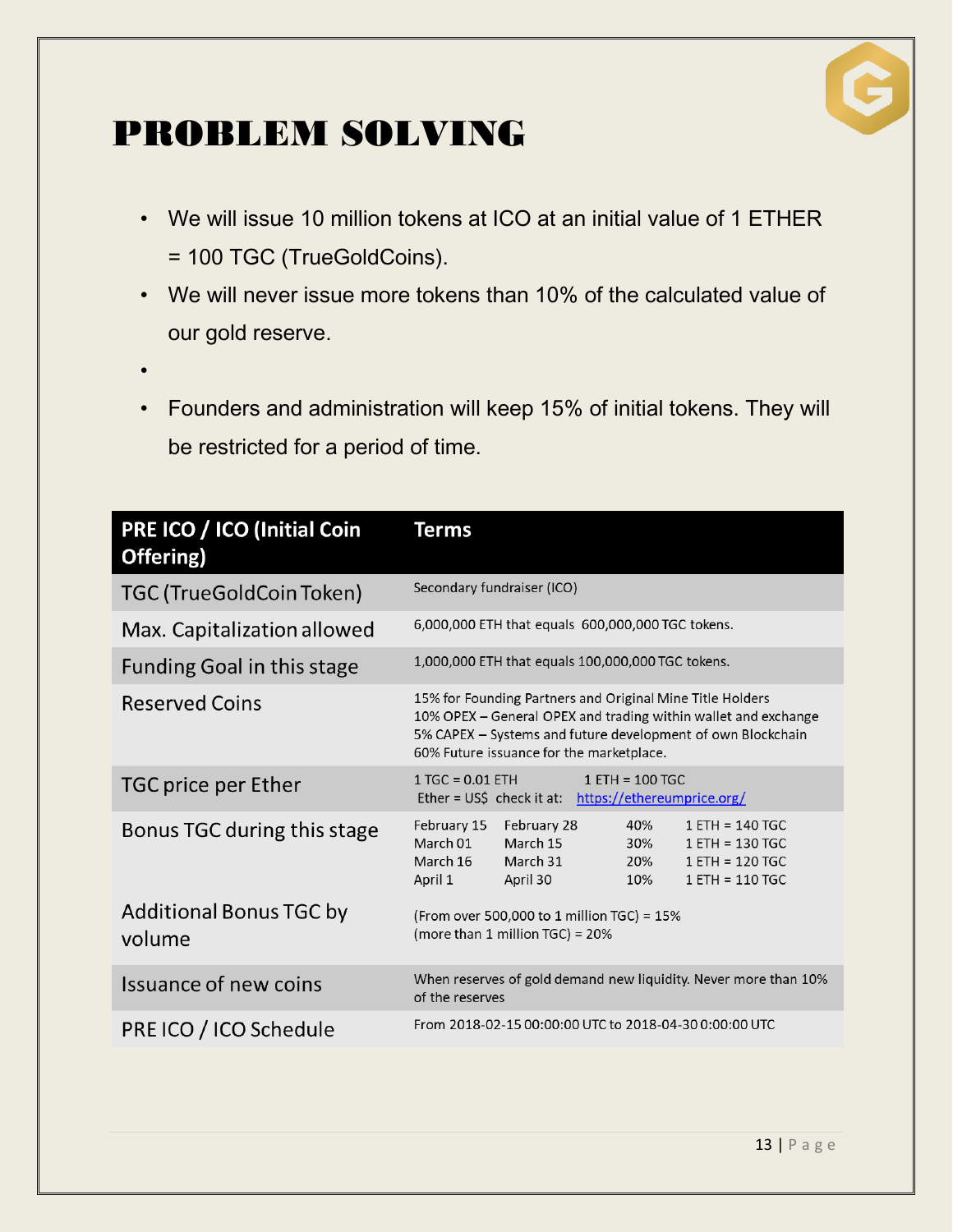

Founders and Administration will always keep a stake at the company and tokens. No cash out will be allowed for board members and administrative staff.

# **Token Distribution (MM)**

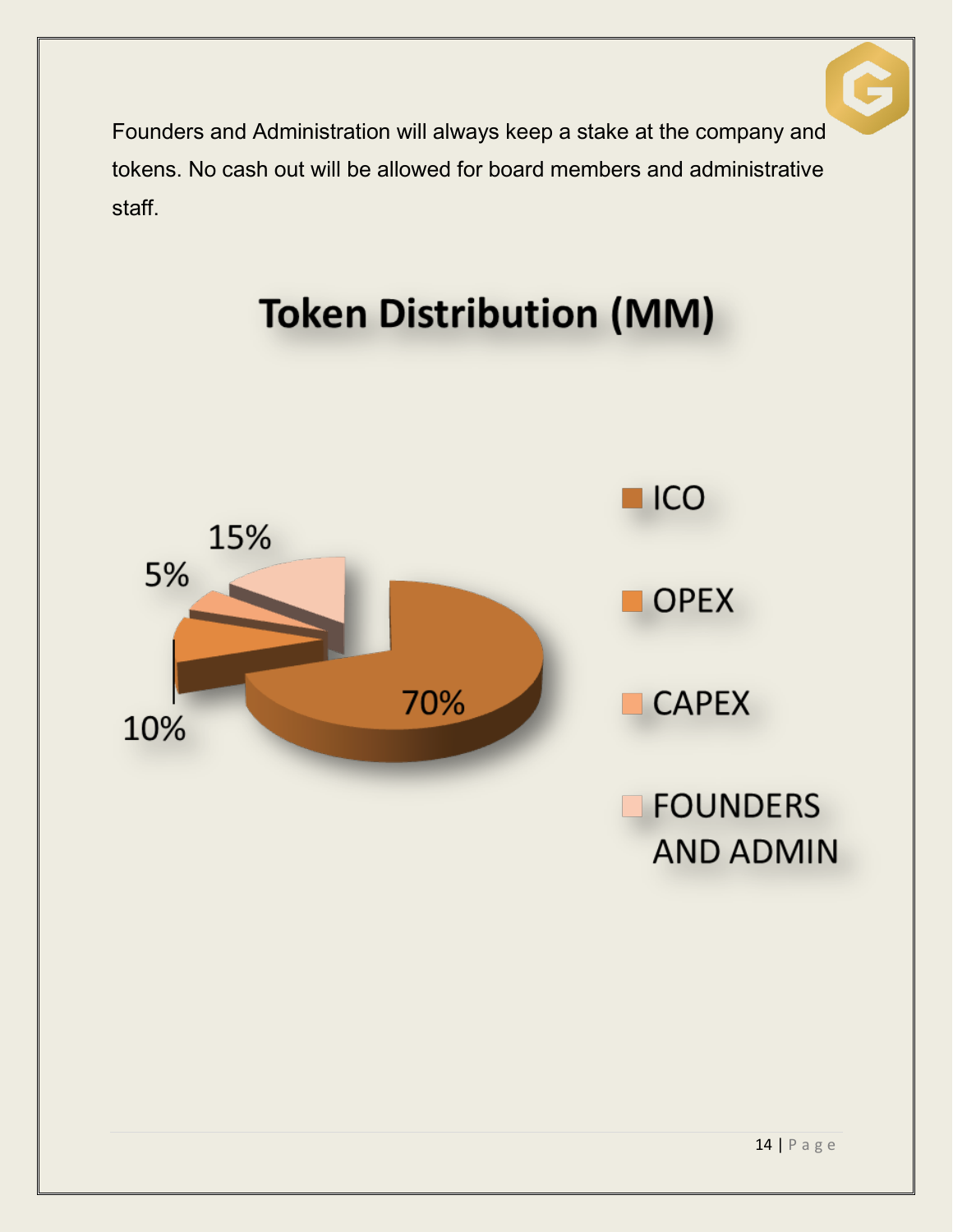### OUR TECHNOLOGICAL APPROACH

This chapter will name and describe all aspects of our project. From the very conceptual legal structure, to the descriptive technological tools that will be used. No project is perfect, and all execution needs fine tuning, but we do not take shortcuts in technology and protection of assets. TrueGoldCoin belongs to all holders of it, and we are just the custodians of the core value of their assets.

We base all of our operation and legal entities on the Nevis Islands. Nevis companies do not add extra layers of taxation to the taxes investors and token holders already pay in their home country, which creates a level playing field for investors from all jurisdictions.

Investors have always been attracted to the Nevis for its common law legal principles, administrative simplicity and the ability to ring-fence liabilities. Nevis securities laws are recognized by regulators worldwide, enabling investors to exit through a private sale or a listing on a major exchange. If we foresee the future, Nevis companies can list their shares on stock exchanges worldwide

The name, logos, brands, trademarks and websites belong to the Nevis Islands Company, and are registered in the USA, EU, China and Singapore. The trust that holds the reserves is also based on the Nevis Islands and Cook Islands.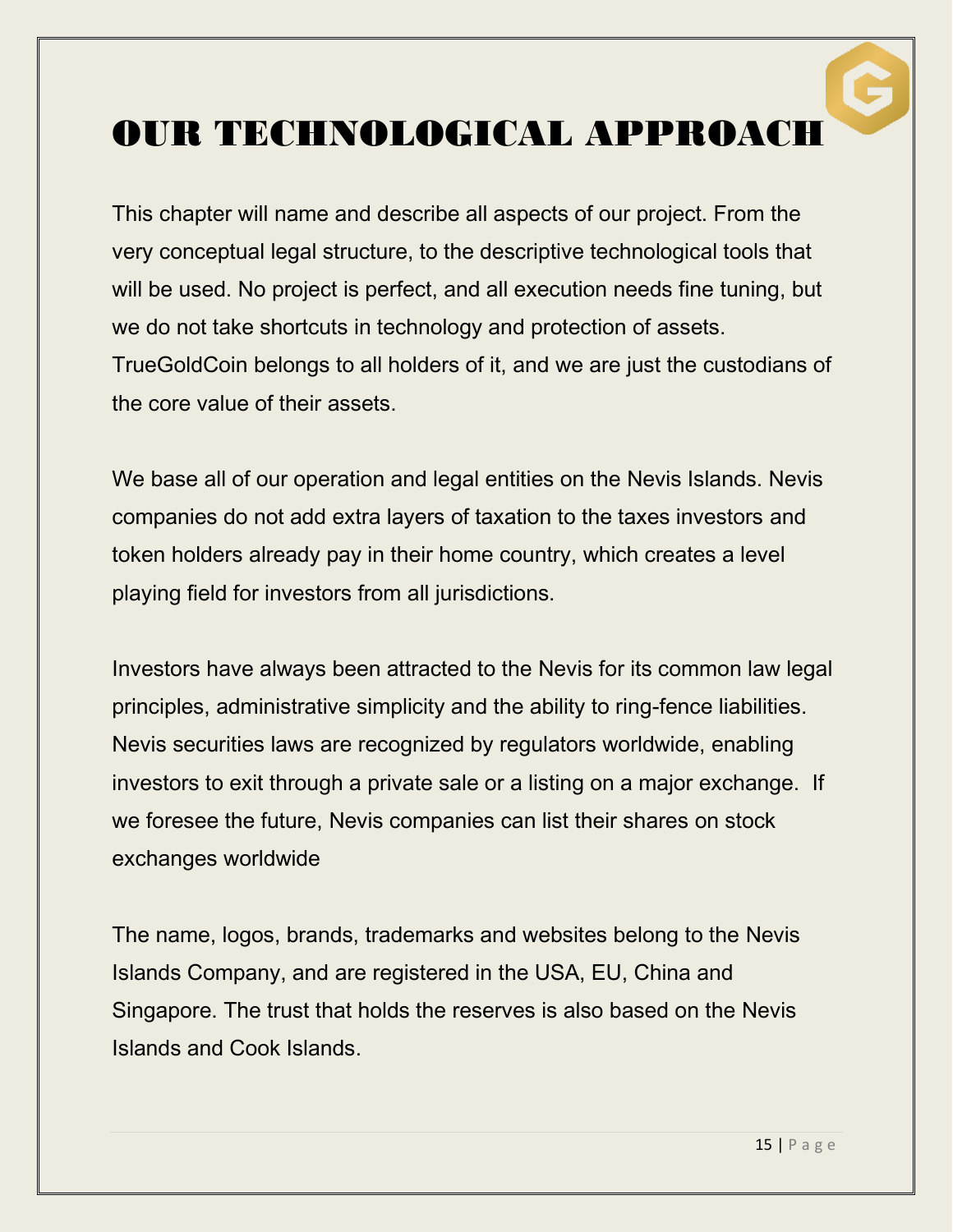

We operate under an Ethereum Account Address and use regular banking system in US dollars. The Smart Contract Token is also operating on Ethereum and already generated 5B supply of tokens.

TrueGoldCoin will transfer ASAP to the TrueGoldCoinTrust any TrueGoldCoinSupply supply generated or mined.

From time to time, TrueGoldCoin will ask the TrueGoldCoinTrust to transfer back and forth TrueGoldCoinTokens to/from TrueGoldCoin as a regular ledger transfer of treasury. TrueGoldCoin can exchange or sell the TrueGoldCoinTokens under its control, and will be done to token buyers at ICO or marketplace.

The TrueGoldCoinTokens can be exchanged for other cryptocurrencies, FIAT currencies, services, goods, etc.

The 80% of the incomes in their original form or exchanged to other (cryptocurrencies, FIAT currencies, services, goods, etc.) will be transferred from TrueGoldCoin to TrueGoldCoinTrust as soon as the transaction/transactions clear.

The 20% will remain under TrueGoldCoin control to be applied to expenses including marketing in order to protect the TrueGoldCoinToken market value.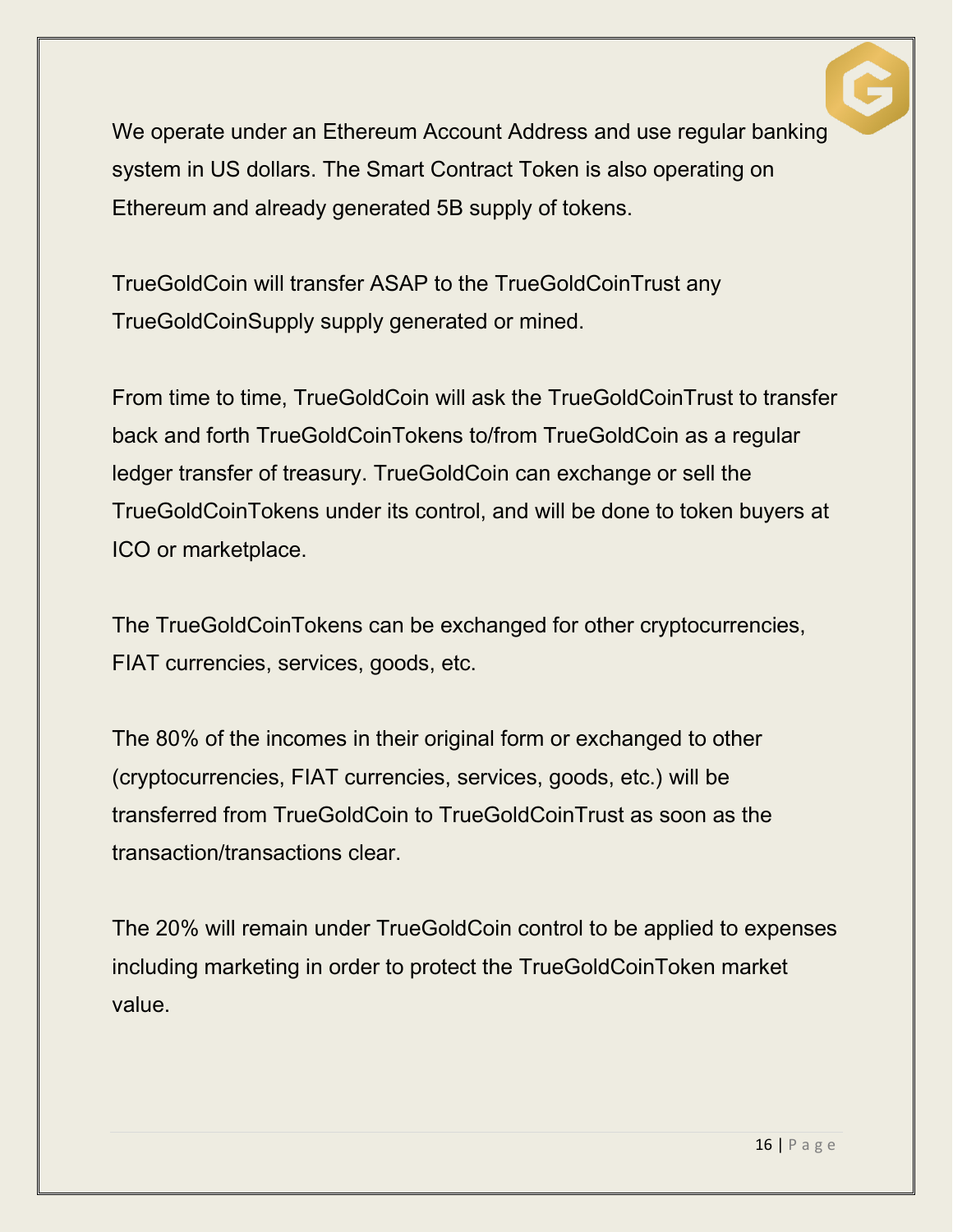

#### TrueGoldCoinToken Distribution

- Channels to be considered (and going beyond 3rd stage):
- Friends & Family & Networking
- Wholesale
- $\bullet$  ICO
- Retail by PayPal
- Own Multicurrency Wallet
- Own Multicurrency Exchange
- Third party Wallets and Exchanges
- Deals with Marketplaces, eBay, Amazon, etc.
- Cryptocurrency Bank
- We expect several rounds of Supply Generation and Offerings in different modes, FFN and ICO, perhaps with different parameters (value, % to the Trust, etc.).

Primary distribution channels banned to US, Hong Kong and Singapore citizens.

Direct Sales, FFN